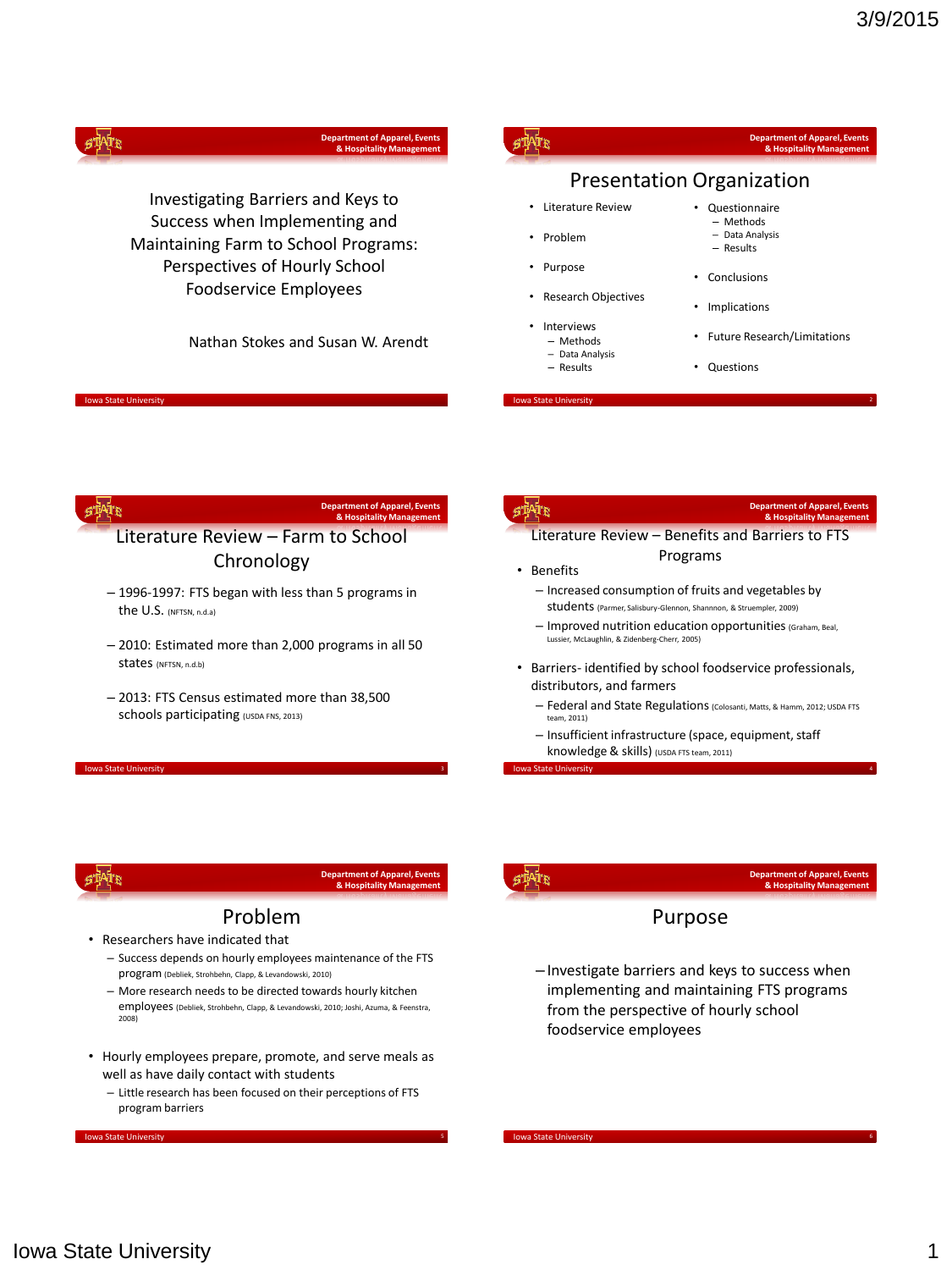

### **Department of Apparel, Events & Hospitality Management**

### **Objectives**

- 1. Identify and understand barriers to implementing and maintaining both new and established FTS programs
- 2. Identify and understand keys to success when implementing and maintaining new and established FTS programs
- 3. Develop a questionnaire to be used in further identifying barriers and keys to success when implementing new FTS programs and maintaining established FTS programs on a national level
- 4. Identify differences in barriers based on geographic location, school lunch participation, and experience with FTS programs
- 5. Identify if differences exist in keys to success based on geographic location, school lunch participation, and experience with FTS programs Iowa State University <sup>7</sup>

### s PATR

### **Department of Apparel, Events & Hospitality Management**

### Methods

- Mixed Methods Approach
	- Interviews

Iowa State University

- Questionnaire
- Approval was received by the Iowa State University Institutional Review Board before conducting research

ņф

**Department of Apparel, Events & Hospitality Management**

### Methods - Interviews

- Sample Selection
	- Hourly school foodservice employees were recruited through personal contact or flyers posted in school kitchens
		- Six employees from five schools in Iowa agreed to participate
		- "Thank you" gift of \$20 offered to encourage participation
- Interview Procedure

**Iowa State University** 

– Semi-structured telephone interviews conducted

– Each interview lasted approximately 30 minutes





**Department of Apparel, Events & Hospitality Management**

### Interview Results - Barriers to FTS

| <b>Barriers</b>              |                                                                                                                                                                                                           |
|------------------------------|-----------------------------------------------------------------------------------------------------------------------------------------------------------------------------------------------------------|
| <b>Themes</b>                | <b>Illustrative Quotations</b>                                                                                                                                                                            |
| Appearance                   | "Yah some of it was a challenge because of the way things looked they<br>(students) won't try it" (Megan)                                                                                                 |
| <b>Shelf Life</b>            | " if we get too many we have to use em right away we don't keep them<br>from one week to the next" (Sally)                                                                                                |
| <b>Service to Students</b>   | " with such a variety of children between the Mayans, and the Mexicans a<br>lot of the foreign kids like the different things whereCaucasians they are<br>pretty hesitant on trying a lot of it." (Megan) |
| <b>Amount/Availability</b>   | "You know sometimes we don't get enough of the fruits and vegetables to<br>actually really do stuff to serve that many kids" (Molly)                                                                      |
| <b>Time to Process</b>       | "this takes a little more time because we do have to peel it and clean it<br>and scrub it up." (Holly)                                                                                                    |
| <b>Lack of Knowledge</b>     | "Because a lot of the vegetables I didn't know what they were because I<br>was used to the normaltomatoes, lettuce, things like that." (Megan)                                                            |
| <b>Iowa State University</b> |                                                                                                                                                                                                           |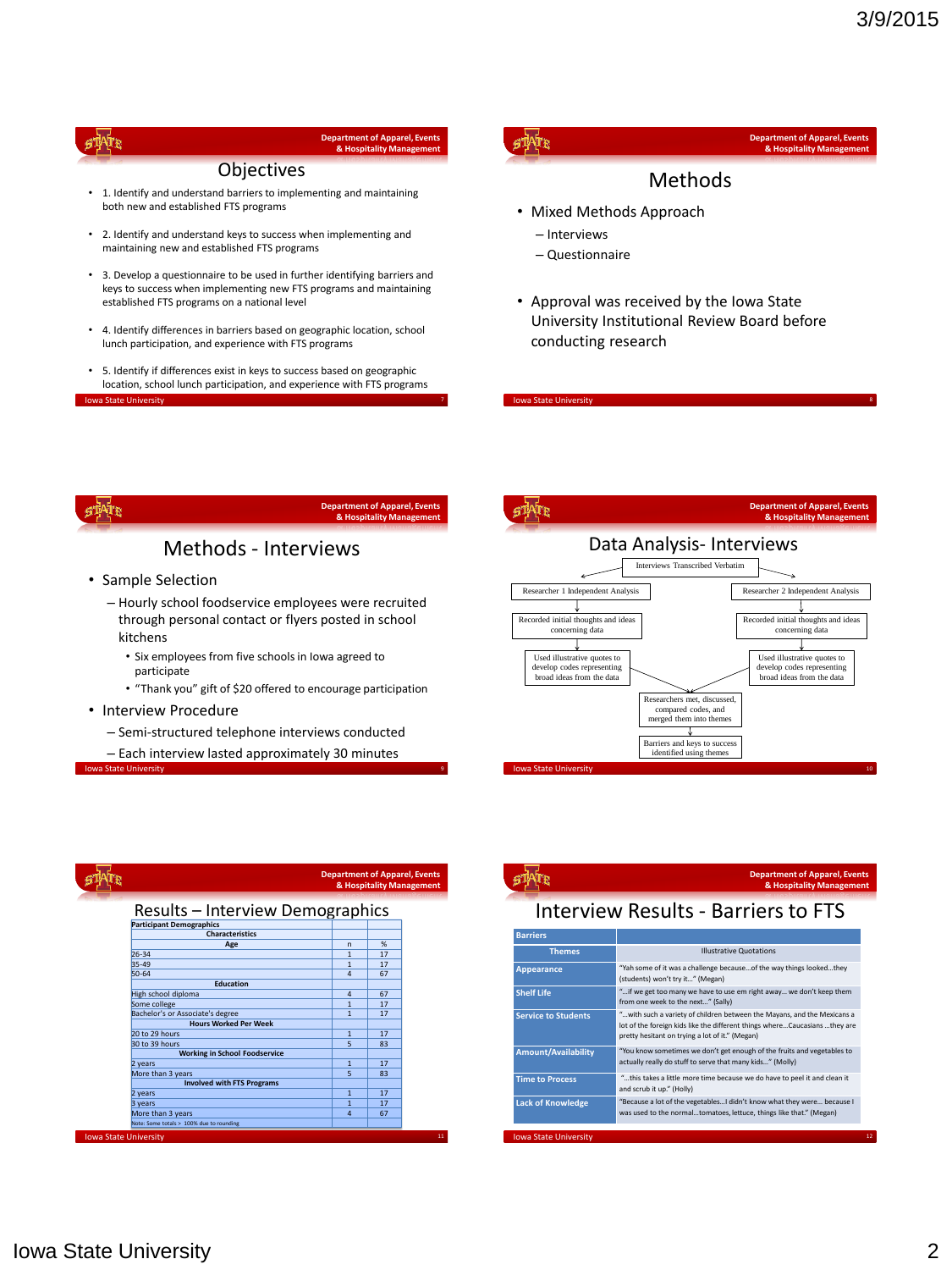|                               | <b>Department of Apparel, Events</b><br>& Hospitality Management                                                                                                                                                  |
|-------------------------------|-------------------------------------------------------------------------------------------------------------------------------------------------------------------------------------------------------------------|
|                               | <b>Interview Results - Keys to Success</b>                                                                                                                                                                        |
| <b>Keys to Success</b>        |                                                                                                                                                                                                                   |
| <b>Theme</b>                  | <b>Illustrative Quotes</b>                                                                                                                                                                                        |
| <b>Education/Exposure</b>     | "So that's been a real plus to get it introduced to them before lunch so that<br>waywhen they do get to lunch they know what they're taking." (Kate)                                                              |
| <b>Positive Peer Pressure</b> | "just that the way we served itand that we do have students there that<br>liked itwhen one would like it the other one would like it they would talk the<br>other one in to liking it you know to try it" (Megan) |
| <b>Classroom Visits</b>       | "They have volunteers come in to the school and they take little samplesto                                                                                                                                        |

| Iowa State University                                |                                                                                                                                                                                                                             | 13 |
|------------------------------------------------------|-----------------------------------------------------------------------------------------------------------------------------------------------------------------------------------------------------------------------------|----|
| <b>Employee Motivation</b>                           | "I mean everybody has to eat you know so knowing that is coming from pretty<br>much your back yard I guess is an incentive for me and I raise my kids that way<br>" (Molly)                                                 |    |
| <b>Method of Preparation/</b><br><b>Presentation</b> | "we don't cut the apples ahead of time so they don't turn brown and the<br>vegetables we  try to make them look nice  on the on the line so its<br>appealing and you know you cut like the peppers you cut in strips" (Deb) |    |
| <b>Offering Condiments</b>                           | "they would dip it in the ranch dressing and then they would try it andthey<br>would pretty well eat it then" (Megan)                                                                                                       |    |
| <b>Teachers/Staff Support</b>                        | "a lot of times I just kind of laugh and joke around with em and say, "I tried<br>it its good guys" oh ok I'll try itso sometimes it can convince them that<br>wayto try it." (Holly)                                       |    |
|                                                      | each classroom and then the kids get to sample the products" (Deb)                                                                                                                                                          |    |



## Methods-Questionnaire

- Development
	- Developed using themes from interviews
- Content
	- Demographic questions concerning participants and schools
	- 18 items concerning barriers to FTS
	- 23 items concerning keys to success for FTS
	- 5-point Likert-type scale (1= strongly disagree to 5= strongly agree) used for measurement

Iowa State University

før

| Sample Selection and Distribution- Questionnaire<br>Region<br>(8 Regions)<br>State<br>State<br>(With largest # of schools)<br>(With largest # of schools)<br>involved in FTS)<br>involved in FTS)<br>Contact State FTS<br>Contact State FTS<br>Coordinator<br>Coordinator<br>List of Schools<br>List of Schools<br>Participating in FTS<br>Participating in FTS<br>Gather Contact Info for<br>Gather Contact Info for<br>School Foodservice Directors<br>School Foodservice Directors |
|---------------------------------------------------------------------------------------------------------------------------------------------------------------------------------------------------------------------------------------------------------------------------------------------------------------------------------------------------------------------------------------------------------------------------------------------------------------------------------------|
|                                                                                                                                                                                                                                                                                                                                                                                                                                                                                       |
|                                                                                                                                                                                                                                                                                                                                                                                                                                                                                       |
| Contact six Directors in<br>Contact six Directors in<br>Contact six Directors in<br>Contact six Directors in<br>"urban" areas from<br>"urban" areas from<br>"rural" areas from each<br>"rural" areas from each<br>each state<br>each state<br>state<br>state<br>Employees involved<br>Employees involved<br>Employees involved<br>Employees involved<br>with FTS programs<br>with FTS programs<br>with FTS programs<br>with FTS programs                                              |

# Data Analysis - Questionnaire

**Department of Apparel, Events & Hospitality Management**

- Questionnaire coded and data entered into SPSS
- Frequencies computed and data cleaned
- Cronbach's alpha computed to determine reliability of measurement scales
- Descriptive statistics (frequencies, means, standard deviations) computed to identify most common barriers and keys to success
- ANOVA used to identify differences based on school lunch participation and geographic location

a State Universi

|                                                                                  | <b>Department of Apparel, Events</b><br>& Hospitality Management |      |    |
|----------------------------------------------------------------------------------|------------------------------------------------------------------|------|----|
| <b>Results - Questionnaire Demographics</b>                                      |                                                                  |      |    |
|                                                                                  |                                                                  |      |    |
| Demographic Characteristics of Participants (n=186-213)                          |                                                                  |      |    |
| <b>Characteristics</b>                                                           | n                                                                | %    |    |
| Gender <sup>®</sup>                                                              |                                                                  |      |    |
| Male                                                                             | $\mathbf{R}$                                                     | 3.8  |    |
| <b>Female</b>                                                                    | 202                                                              | 94.8 |    |
| Age <sup>®</sup>                                                                 |                                                                  |      |    |
| 18-25 years                                                                      | $\overline{a}$                                                   | 1.9  |    |
| <b>26-34 vears</b>                                                               | 25                                                               | 11.7 |    |
| 35-49 vears                                                                      | 77                                                               | 36.2 |    |
| <b>50-64 vears</b>                                                               | 89                                                               | 41.8 |    |
| 65 years and over                                                                | 12                                                               | 5.6  |    |
| Number of years involved with farm to school programs a                          |                                                                  |      |    |
| 1 year or less                                                                   | 36                                                               | 16.9 |    |
| 1 to 2 years                                                                     | 33                                                               | 15.5 |    |
| 2 to 3 years                                                                     | 43                                                               | 20.2 |    |
| More than 3 years                                                                | 74                                                               | 34.7 |    |
| a Totals may not equal 213 and percentages may not equal 100 due to missing data |                                                                  |      |    |
| <b>Iowa State University</b>                                                     |                                                                  |      | 18 |

# яņ

### **Department of Apparel, Events & Hospitality Management**

## Results - Questionnaire

- Sample
	- 369 questionnaires distributed
	- 213 usable questionnaires returned
	- Response rate of 58%
- Cronbach's Alpha
	- Keys to success (α= .942)
	- Barriers (α= .800)

### Iowa State University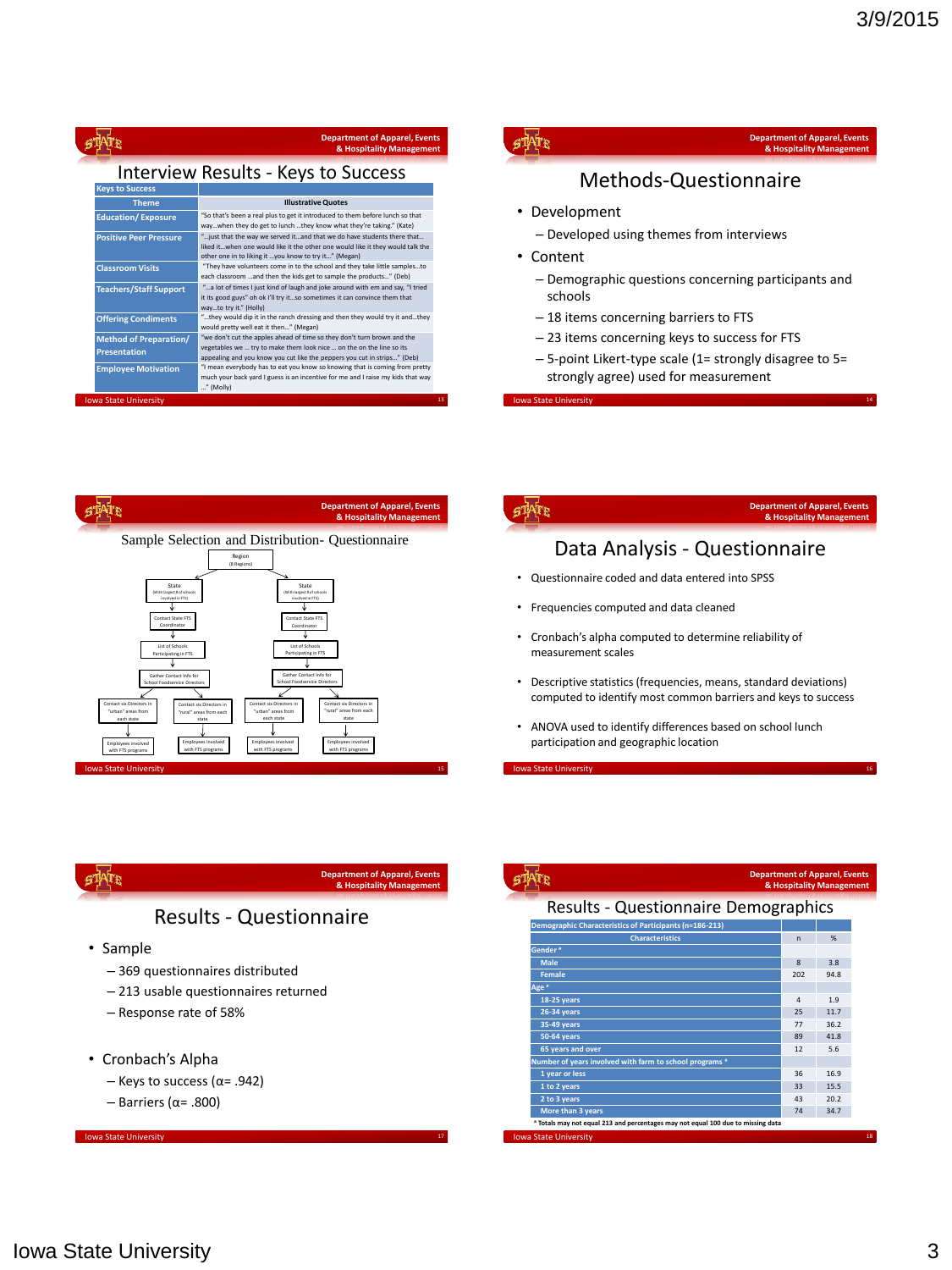| <b>Department of Apparel, Events</b> |                                                    | & Hospitality Management |              |      |
|--------------------------------------|----------------------------------------------------|--------------------------|--------------|------|
|                                      | Results - School Demographics                      |                          |              |      |
|                                      | Demographic Characteristics of Schools (n=190-213) |                          |              |      |
|                                      | <b>Characteristics</b>                             |                          | $\mathsf{n}$ | %    |
|                                      | Number of years with farm to school program a      |                          |              |      |
| 1 year or less                       |                                                    |                          | 9            | 4.2  |
| 1 to 2 years                         |                                                    |                          | 20           | 9.4  |
| 2 to three years                     |                                                    |                          | 44           | 20.7 |
| More than three years                |                                                    |                          | 57           | 26.8 |

ری

**I don't know** 74 34.7 **Average number of meals served during lunch each day ᵃ 0 to 200** 28 13.1 **201 to 400** 117 54.9 **401 to 600** 53 24.9 **601 to 800** 5 2.3 **801 to 1000** 4 1.9 **more than 1000** 5 2.3 **ᵃ Totals may not equal 213 and percentages may not equal 100 due to missing data** Iowa State University <sup>19</sup>

| <b>Department of Apparel, Events</b><br>& Hospitality Management                                              |              |      |
|---------------------------------------------------------------------------------------------------------------|--------------|------|
| Results - Geographic Representation                                                                           |              |      |
| <b>Geographic Representation</b>                                                                              |              |      |
| Geographic region <sup>a</sup>                                                                                | $\mathsf{n}$ | %    |
| West (Alaska, California, Hawaii, Idaho, Nevada, Oregon, Washington,<br>Montana)                              | 21           | 9.9  |
| Southwest (Colorado, Utah, Wyoming, Arizona, New Mexico)                                                      | 19           | 8.9  |
| Midwest (North Dakota, South Dakota, Nebraska, Kansas, Oklahoma,<br>Missouri, Iowa)                           | 38           | 17.8 |
| Great Lakes (Minnesota, Wisconsin, Illinois, Indiana, Michigan, Ohio)                                         | 26           | 12.2 |
| South (Arkansas, Louisiana, Mississippi, Alabama, Texas)                                                      | 27           | 12.7 |
| Southeast (Florida, Georgia, Kentucky, North Carolina, South Carolina,<br><b>Tennessee)</b>                   | 25           | 11.7 |
| Mid-Atlantic (Delaware, District of Columbia, Maryland, New Jersey,<br>Pennsylvania, Virginia, West Virginia) | 23           | 10.8 |
| Northeast (Connecticut, Maine Massachusetts, New Hampshire, New York,<br><b>Rhode Island, Vermont)</b>        | 23           | 10.8 |
| <sup>a</sup> The actual number of responses varied due to missing data                                        |              |      |
| <b>Iowa State University</b>                                                                                  |              | 20   |

| <b>Department of Apparel, Events</b>                                                                                                                                                         | & Hospitality Management |      |  |
|----------------------------------------------------------------------------------------------------------------------------------------------------------------------------------------------|--------------------------|------|--|
| <b>Results - Barriers to FTS</b>                                                                                                                                                             |                          |      |  |
| Barriers to Farm to School Programs (n= 165-187) a                                                                                                                                           |                          |      |  |
| <b>Barriers</b>                                                                                                                                                                              | Meanb                    | SD   |  |
| 1. Local produce has a different appearance than non-local produce                                                                                                                           | 3.67                     | .90  |  |
| 2. The quality of local produce is better than non-local produce                                                                                                                             | 3.61                     | .96  |  |
| 3. Local produce is less available than non-local produce                                                                                                                                    | 3.34                     | .96  |  |
| 4. Students have never been exposed to some of the local produce items                                                                                                                       | 3.32                     | 1.05 |  |
| 15. It is difficult for staff to identify local produce items compared to non-<br>local produce                                                                                              | 2.78                     | 1.00 |  |
| 16. There are no differences between local and non-local produce                                                                                                                             | 2.65                     | 1.00 |  |
| 17. It is difficult to serve local produce items to a diverse student body                                                                                                                   | 2.45                     | .78  |  |
| 18. Staff are less knowledgeable about how to serve local produce<br>compared to non-local produce                                                                                           | 2.42                     | .92  |  |
| <b>Total Mean Score</b>                                                                                                                                                                      | 3.09                     | .46  |  |
| * The actual number of responses varied due to missing data<br><sup>b</sup> Likert-type scale was used as follows: 1= Strongly Disagree, 2= Disagree, 3=Neutral, 4= Agree, 5= Strongly Agree |                          |      |  |
| <b>Iowa State University</b>                                                                                                                                                                 |                          | 21   |  |

| <b>Department of Apparel, Events</b>                                      | & Hospitality Management |      |
|---------------------------------------------------------------------------|--------------------------|------|
| Results - Keys to Success                                                 |                          |      |
| Keys to Success for Farm to School Programs (n= 199-211) a                |                          |      |
| <b>Keys to Success</b>                                                    | Meanb                    | SD   |
| 1. Staff encouraging students to try local produce                        | 4.15                     | .78  |
| 2. Exposing students to local produce consistently                        | 4.08                     | .72  |
| 3. Presenting local produce attractively to students                      | 4.08                     | .74  |
| 4. Using appropriate preparation methods to prepare local produce         | 4.04                     | .77  |
| 20. Getting to know local farmers                                         | 3.72                     | .90  |
| 21. Explaining to students how to prepare local produce                   | 3.67                     | .90  |
| 22. Serving local produce with condiments                                 | 3.66                     | .82  |
| 23. There is positive peer pressure amongst students to try local produce | 3.21                     | 1.01 |
| <b>Total Mean Score</b>                                                   | 3.89                     | .54  |

ª The actual number of responses varied due to missing data<br><sup>b</sup> Likert-type scale was used as follows: 1= Strongly Disagree, 2= Disagree, 3=Neutral, 4= Agree, 5= Strongly Agree

Iowa State University

57

|           | <b>Department of Apparel, Events</b> |
|-----------|--------------------------------------|
| $g$ daing | & Hospitality Management             |
|           |                                      |

Results - Differences Geographic Location

| <b>Barrier Items</b>                                                                                                    | West Mid  | West      | South<br>West | Great<br><b>Lakes</b> | South | South<br>Fast | Mid-<br><b>Atlantic</b> | North<br>Fast    |
|-------------------------------------------------------------------------------------------------------------------------|-----------|-----------|---------------|-----------------------|-------|---------------|-------------------------|------------------|
| "students have never been exposed to some<br>of the local produce items" (p=.028) *                                     |           |           | GI            | <b>SW</b>             |       |               |                         |                  |
| "local produce is less available than non-local<br>produce" (p= .008) *                                                 |           | <b>NF</b> |               |                       |       |               |                         | <b>MW</b>        |
| "a substitute is needed because an<br>insufficient amount of local produce is<br>received (p=.002) *                    |           |           |               |                       |       | <b>NF</b>     | <b>NF</b>               | SE, MA           |
| "local produce is not as clean as non-local<br>produce" (p= .001) *                                                     |           | GI        |               | MW, SE,<br>MA, NE     |       | GI            | GI                      | GI               |
| "there are no differences between local and<br>non-local produce" (p<.0001) *                                           | <b>NF</b> | <b>NF</b> |               | MW. SE                |       | NE. GL        | <b>NE</b>               | W. MW.<br>SE. MA |
| "it is more difficult to receive sufficient<br>amounts of local produce compared to non-<br>local produce" (p< .0001) * | <b>NF</b> | <b>NF</b> |               |                       |       | <b>NF</b>     | <b>NF</b>               | W, MW,<br>SE, MA |
| a Results of the analysis of variance (ANOVA) were statistically significant; * (p< .05)                                |           |           |               |                       |       |               |                         |                  |



### Results - Differences Geographic Location

| <b>Differences in Success Based on Geographic Location</b>                               |      |     |           |                                   |  |               |                  |               |  |
|------------------------------------------------------------------------------------------|------|-----|-----------|-----------------------------------|--|---------------|------------------|---------------|--|
| <b>Success Items</b>                                                                     | West | Mid | West West | South Great South<br><b>Lakes</b> |  | South<br>Fast | Mid-<br>Atlantic | North<br>Fast |  |
| "students sampling local produce" (p=<br>$.004)$ <sup>a</sup>                            |      |     |           |                                   |  | MA            | SF               |               |  |
| "slowly incorporating local produce into<br>the menu" (p= .015) <sup>a</sup>             |      |     |           | MA                                |  |               | GI               |               |  |
| "employees desire to increase use of<br>local produce" (p= .020) a                       |      |     |           |                                   |  | MA            | SF               |               |  |
| "offering local produce during "snack<br>time" (p= .006) a                               |      | SF  |           | MA                                |  | <b>MW</b>     | GI               |               |  |
| "explaining to students how local<br>produce can be served" (p= .032) °                  |      |     |           |                                   |  |               | <b>NF</b>        | MA            |  |
| A Results of the analysis of variance (ANOVA) were statistically significant: * (p< .05) |      |     |           |                                   |  |               |                  |               |  |

Iowa State University <sup>24</sup>

Iowa State University 4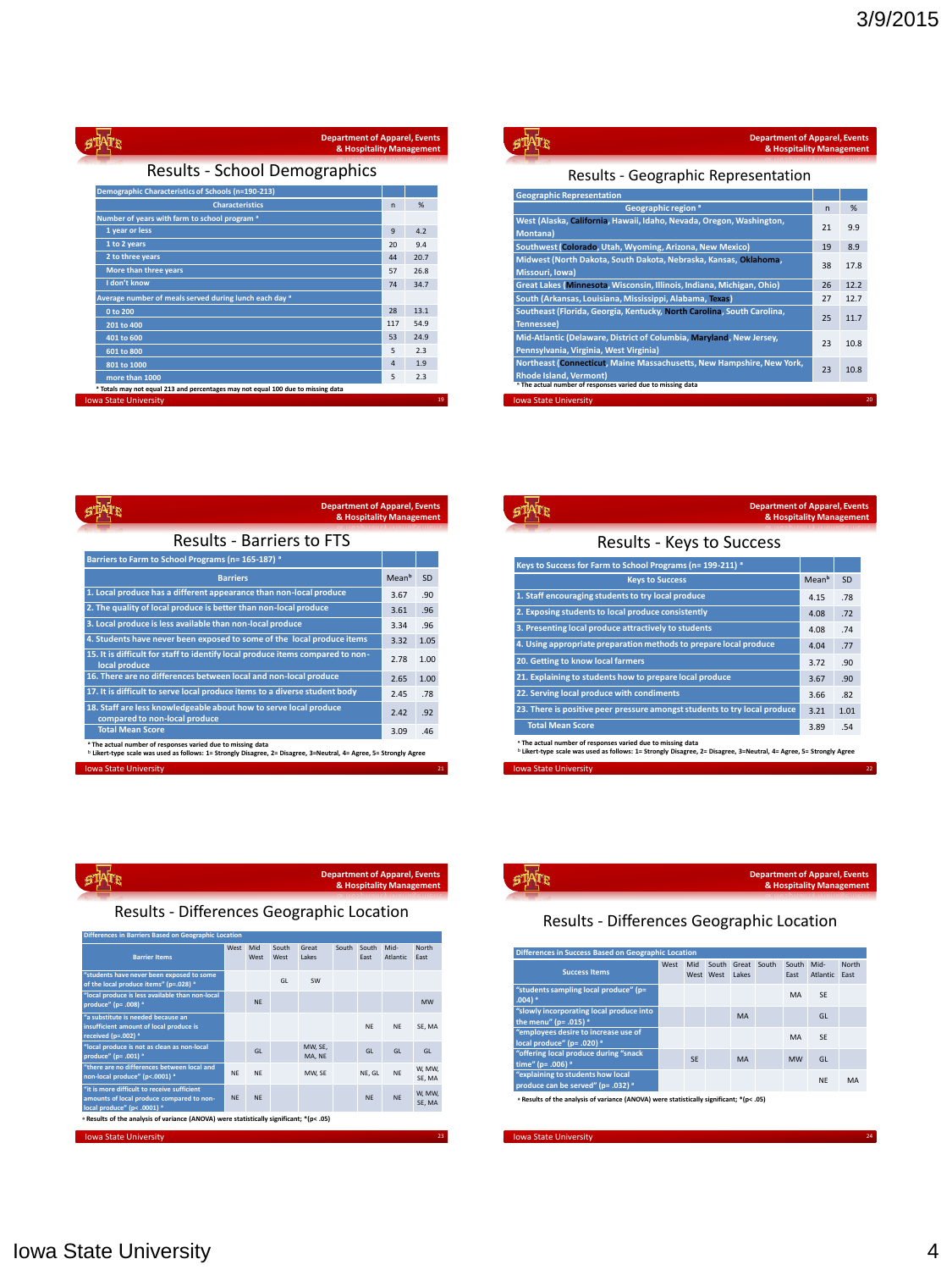|                      | <b>Department of Apparel, Events</b><br>& Hospitality Management | <b>Department of Apparel, Events</b><br>& Hospitality Management                                                                 |
|----------------------|------------------------------------------------------------------|----------------------------------------------------------------------------------------------------------------------------------|
| chool Lunch          |                                                                  | Conclusions                                                                                                                      |
|                      |                                                                  | Barriers exist amongst hourly school foodservice employees                                                                       |
| Medium (201-<br>400) | Large (More<br>than 400)                                         | Keys to success are identifiable amongst hourly school<br>foodservice employees                                                  |
| Large<br>Large       | Medium<br>Small, Medium                                          | There are significant differences between employees agreement<br>to FTS barrier and success items based on geographic location   |
| Large                | Medium                                                           | and school lunch participation                                                                                                   |
| t; *(p< .05)         |                                                                  | There were no significant differences between employees<br>agreement to FTS success items based on school lunch<br>participation |
|                      |                                                                  | 25<br><b>Iowa State University</b>                                                                                               |
|                      | <b>Department of Apparel, Events</b><br>& Hospitality Management | <b>Department of Apparel, Events</b><br>& Hospitality Management                                                                 |
|                      |                                                                  |                                                                                                                                  |
|                      |                                                                  |                                                                                                                                  |
|                      |                                                                  | <b>Future Research/Limitations</b>                                                                                               |

- Limitations
	- Little demographic variance amongst interview sample
	- Lack of participant knowledge concerning purchasing and length of FTS programs
	- Insufficient amount of new and experienced schools for comparison

**Iowa State University** 



## øppr Results - Differences So

**Participation** 

| Differences in Barriers Based on School Lunch Participation                                                    |                   |                      |                          |  |  |  |  |  |  |
|----------------------------------------------------------------------------------------------------------------|-------------------|----------------------|--------------------------|--|--|--|--|--|--|
| <b>Barrier Items</b>                                                                                           | Small (0-<br>200) | Medium (201-<br>400) | Large (More<br>than 400) |  |  |  |  |  |  |
| "the amount of time required to wash local produce is<br>longer than non-local produce" (p= .009) <sup>a</sup> |                   | Large                | Medium                   |  |  |  |  |  |  |
| "it is easier to get students to try local produce than<br>non-local produce" (p= .001) a                      | Large             | Large                | Small, Medium            |  |  |  |  |  |  |
| "processing (e.g. peeling, cutting, packaging) local<br>produce takes more time" (p= .037) a                   |                   | Large                | Medium                   |  |  |  |  |  |  |

 $\cdot$  **Results of the analysis of variance (ANOVA) were statistically significant** 

### Iowa State University

ņф

### Implication

- Utilize results to overcome barrie employees by:
	- Removing barriers
	- Training employees on how to handle barriers
- Improve FTS programs through application of keys to success
	- Train staff to encourage students to try local produce
	- Expose students to local produce consistently

**Iowa State Universit** 



**Department of Apparel, Events & Hospitality Management**

### THANK YOU FSMEC

**Iowa State University 5** 

Iowa State University